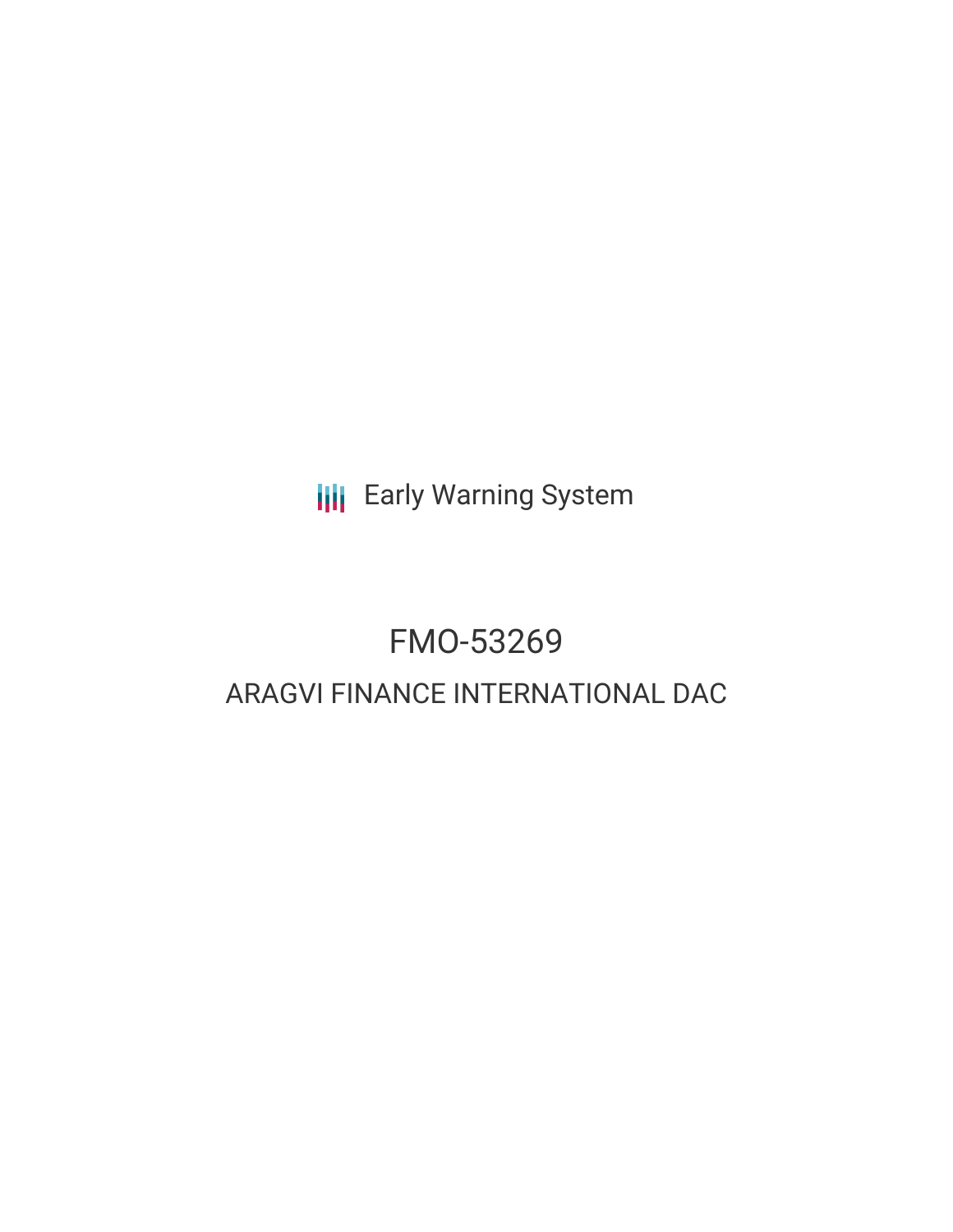### **Quick Facts**

| <b>Countries</b>               | Moldova                                       |  |  |  |
|--------------------------------|-----------------------------------------------|--|--|--|
| <b>Financial Institutions</b>  | Netherlands Development Finance Company (FMO) |  |  |  |
| <b>Status</b>                  | Proposed                                      |  |  |  |
| <b>Bank Risk Rating</b>        | B                                             |  |  |  |
| <b>Borrower</b>                | Trans-Oil Group                               |  |  |  |
| <b>Sectors</b>                 | Agriculture and Forestry, Industry and Trade  |  |  |  |
| <b>Investment Type(s)</b>      | Loan                                          |  |  |  |
| <b>Investment Amount (USD)</b> | $$8.64$ million                               |  |  |  |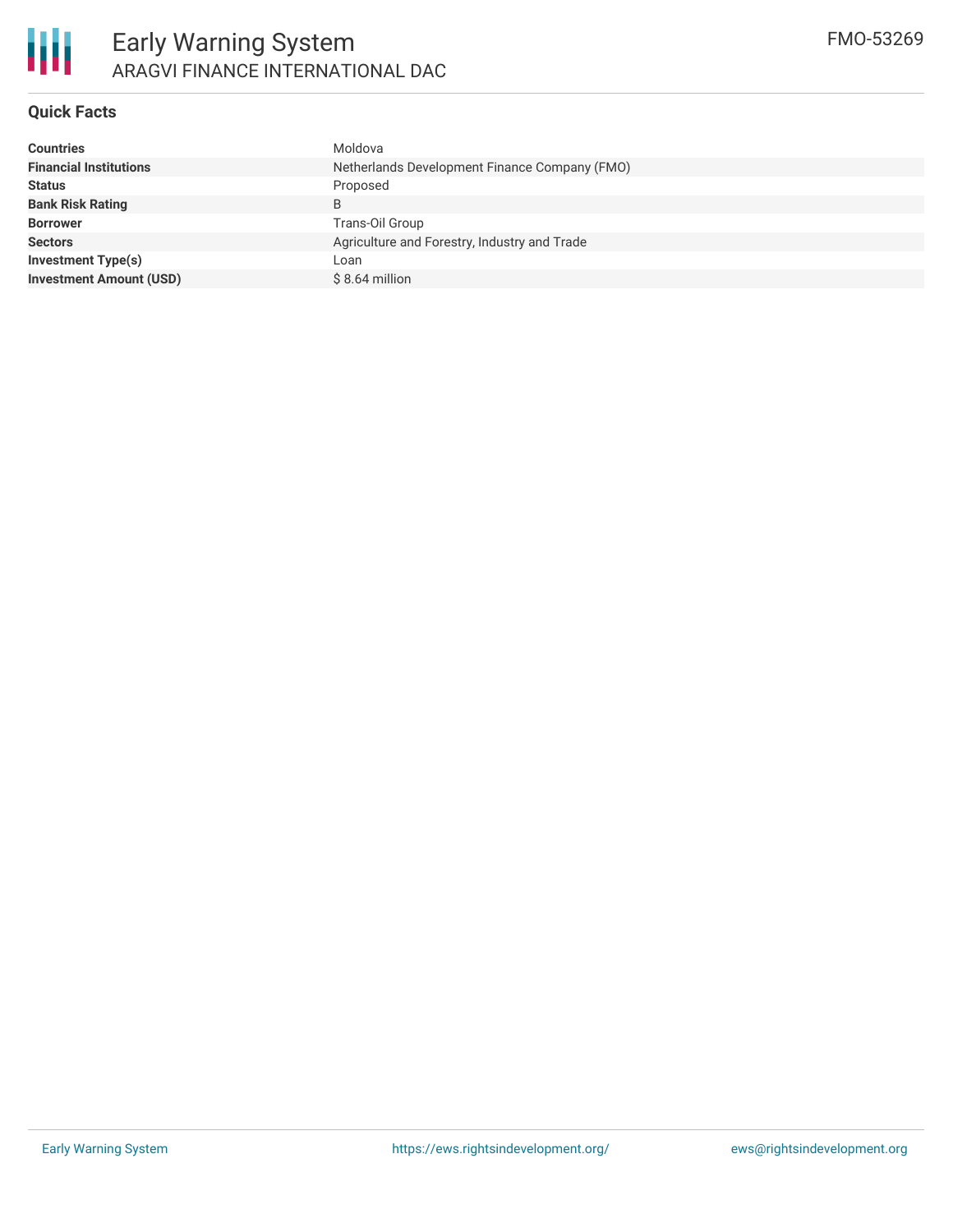

#### **Project Description**

This project provides financing to Trans-Oil Group, a vertically integrated farming, oilseed crushing, trading and transportation logistics provider with operations in Moldova and Ukraine. FMO's investment aims to support farming in Moldova in particular, and contributes to Trans-Oil's working capital needs.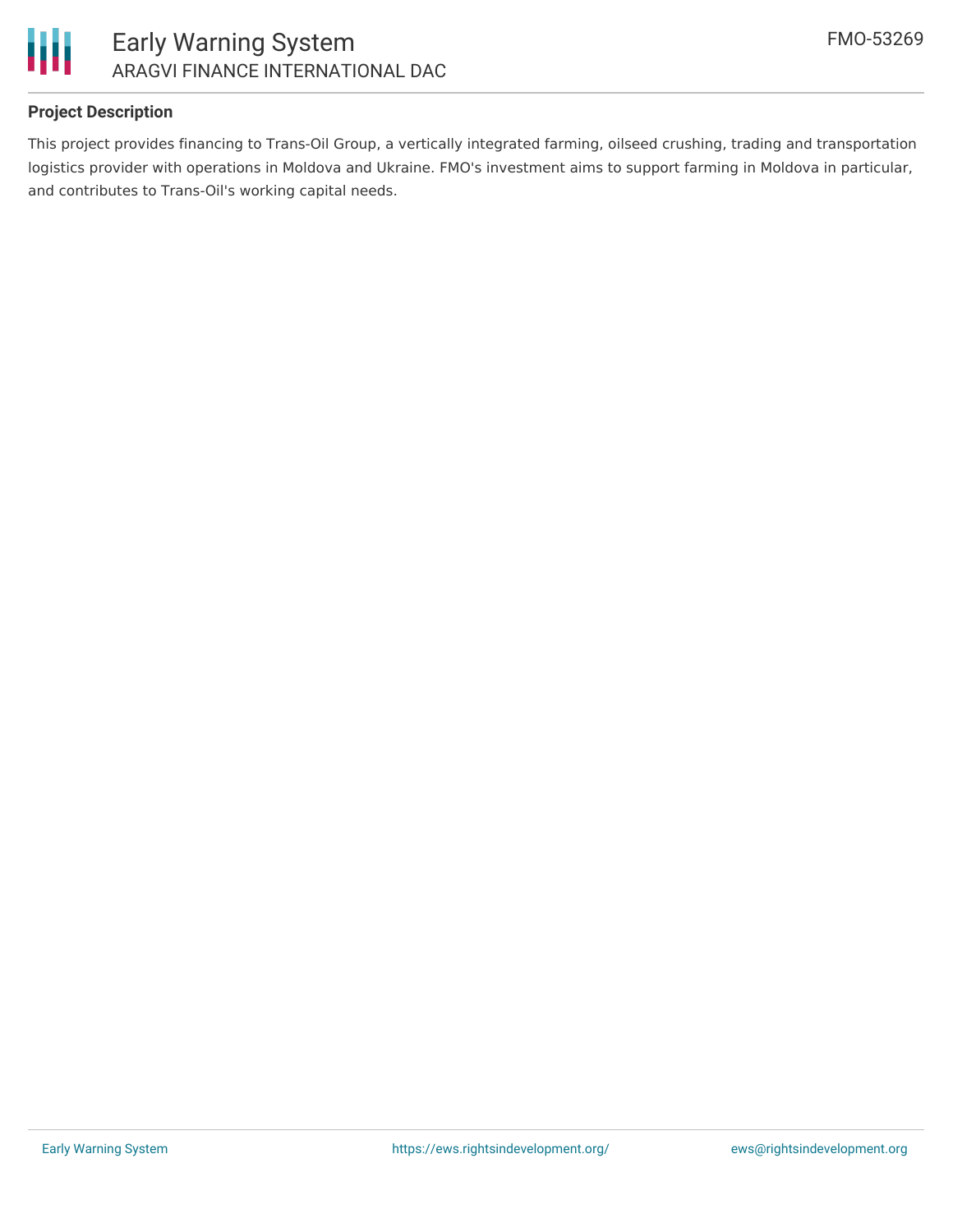#### **Investment Description**

Netherlands Development Finance Company (FMO)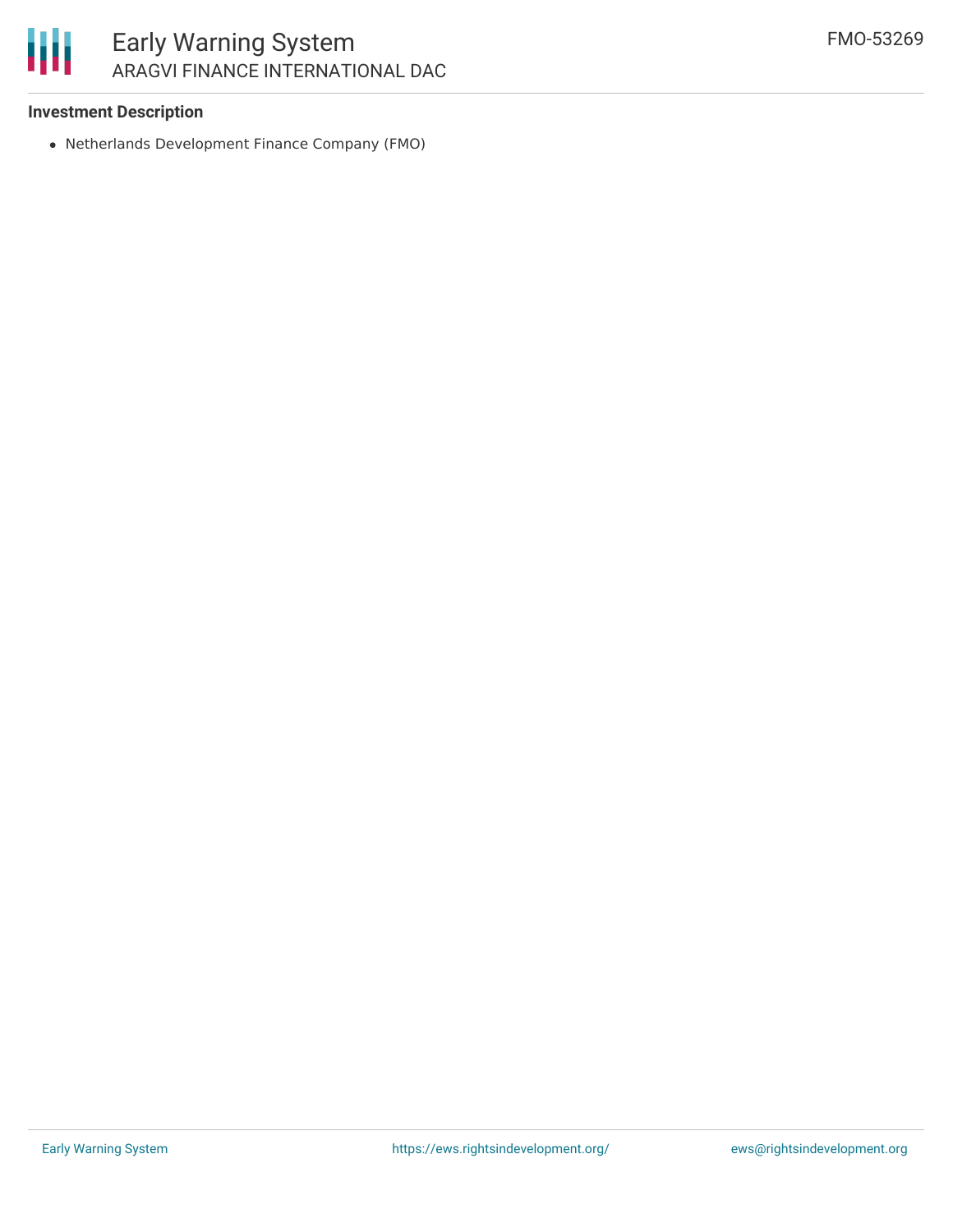

#### **Private Actors Description**

Trans-Oil Group controls a unique distribution and export network in Moldova with extension to the Black Sea region and upstream to the Danube basin. More than 80% of the sales of the Company are exported via large international traders to EU, Turkey and Asia.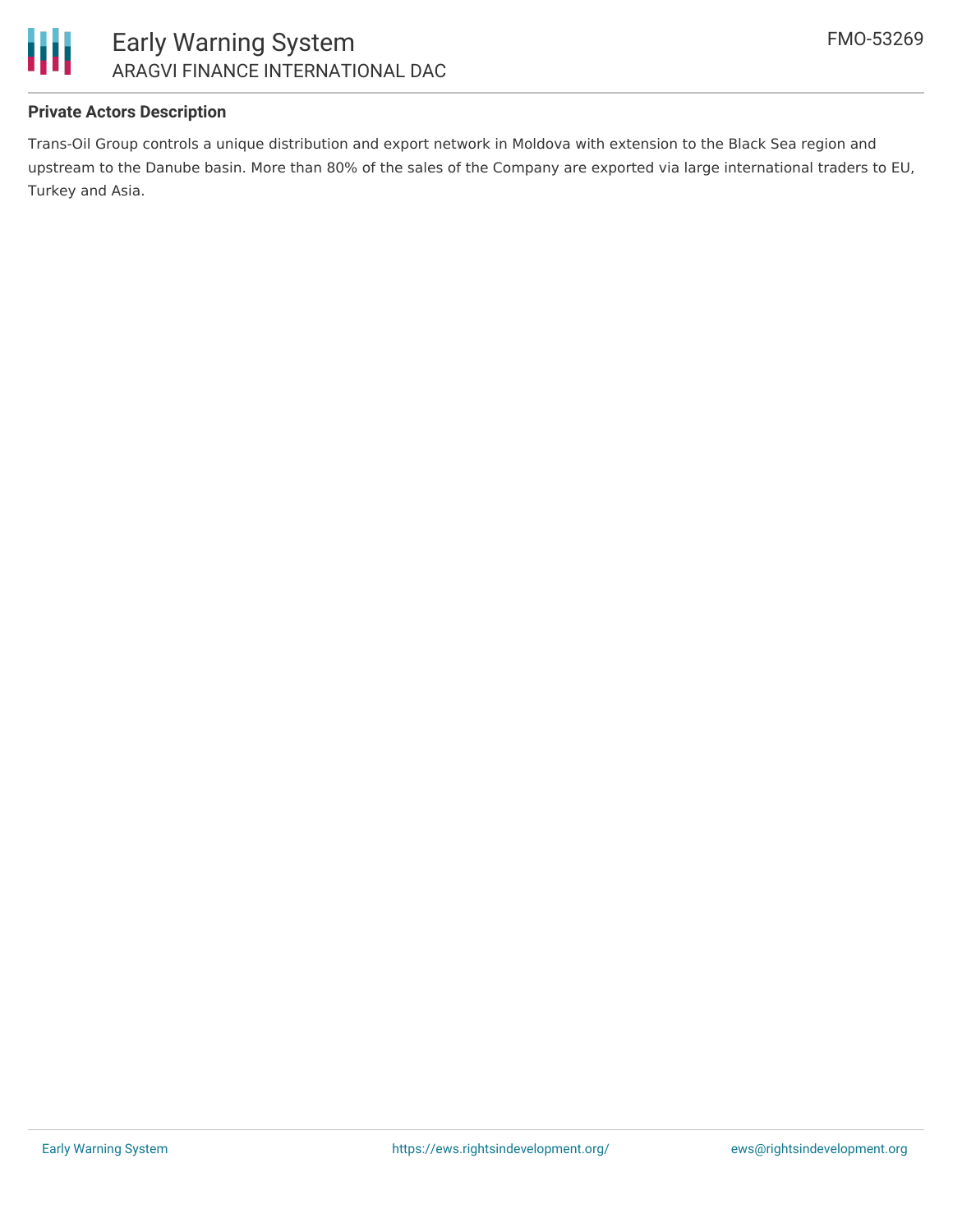

## Early Warning System ARAGVI FINANCE INTERNATIONAL DAC

| <b>Private Actor 1</b> | <b>Private Actor</b><br>Role | <b>Private Actor</b><br><b>Sector</b> | <b>Relation</b>          | <b>Private Actor 2</b>       | <b>Private Actor</b><br>2 Role | <b>Private Actor</b><br>2 Sector |
|------------------------|------------------------------|---------------------------------------|--------------------------|------------------------------|--------------------------------|----------------------------------|
|                        | $\sim$                       | $\overline{\phantom{0}}$              | $\overline{\phantom{0}}$ | Trans-Oil Group of Companies | Client                         | $\overline{\phantom{0}}$         |